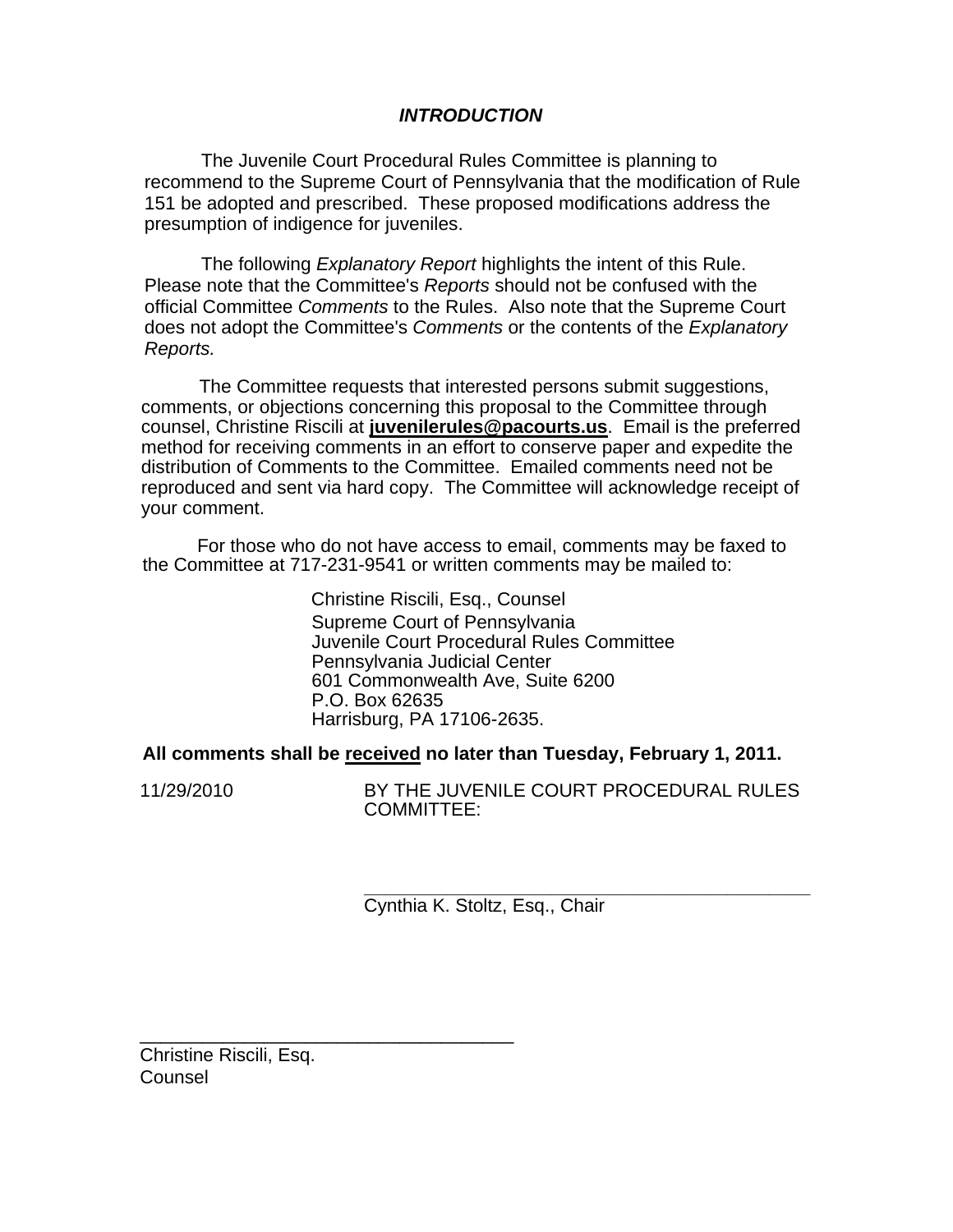# **EXPLANATORY REPORT**

### **Background**

The intent of this Rule, as originally drafted, was that all juveniles receive appointed counsel. The Committee decided to use the language of the Juvenile Act which states that the court is to appoint counsel if "the juvenile is without financial resources **or** *otherwise unable to employ counsel*." The Committee interpreted the "*otherwise unable to employ counsel*" to cover all situations when a juvenile did not have counsel.

The following is an excerpt from the original *Explanatory Report* when the court adopted the Rules of Juvenile Court Procedure - Delinquency Matter on April 1, 2005:

> This rule provides that the court is to assign counsel. If the Public Defender decides in a county that it will not represent a juvenile, the court may still assign "private" counsel for the juvenile. This rule does not say that the juvenile is entitled to a Public Defender. As a practical matter, the county may choose to have all juveniles represented by the Public Defender's Office because it is more cost effective than private counsel.

In some counties, the juvenile is not receiving counsel as anticipated. The practice in these counties is not to offer representation to a juvenile unless: 1) there was an application for services; and 2) the Poverty Guidelines were met based on the parent's income.

To eliminate this misconception and clarify the Rule's intent, modifications are being proposed.

### **Rule Discussion**

The primary change to this Rule is that the juvenile is presumed indigent. It is also noted that every presumption may be rebutted. As stated in the Committee's previous *Explanatory Report* discussed *infra*, the Rule does not say that every juvenile is entitled to a Public Defender but, rather to counsel.

The Public Defender is to look at the juvenile's income, not the guardian's income. The juvenile is the client and needs representation in these cases. Because it is believed that 99% of juveniles will qualify, the Rule provides for the presumption that juveniles are indigent.

As stated in the Interbranch Commission on Juvenile Justice (ICJJ) Report, there is an inherent risk that the legal protections afforded juveniles could be eroded by making that legal representation dependent on the limited financial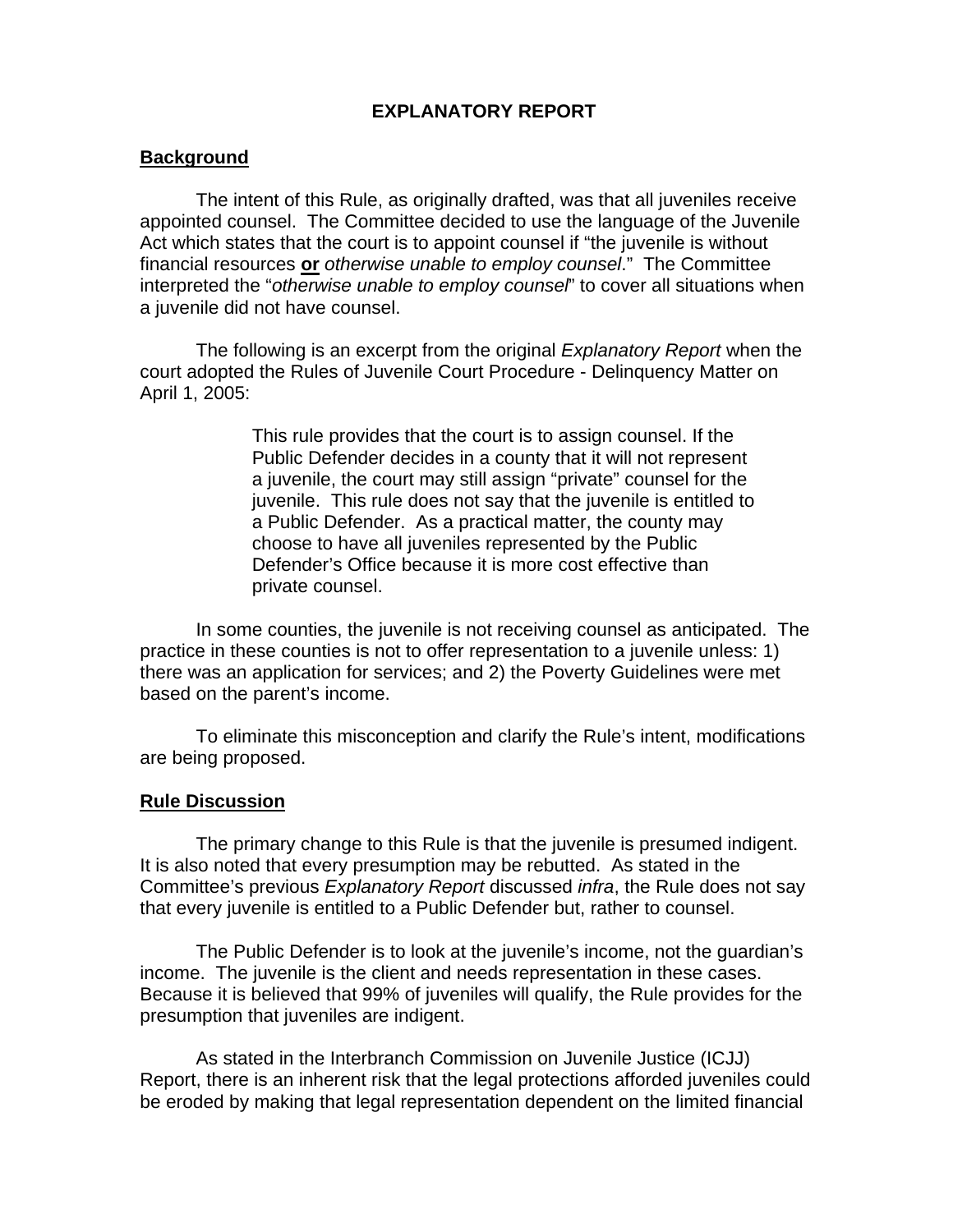resources of their parents, particularly when parents have an income just above the poverty guidelines. Additionally, the unwillingness of parents to expend their resources should not determine the juvenile's opportunity to have counsel. (Report pg. 50).

The Committee believes that a conflict of interest results from using the parents' income to determine whether the juvenile will be eligible for an attorney.

There are also situations in which the juvenile may wish to obtain private counsel on their own. The court may give the juvenile a reasonable opportunity to obtain such counsel.